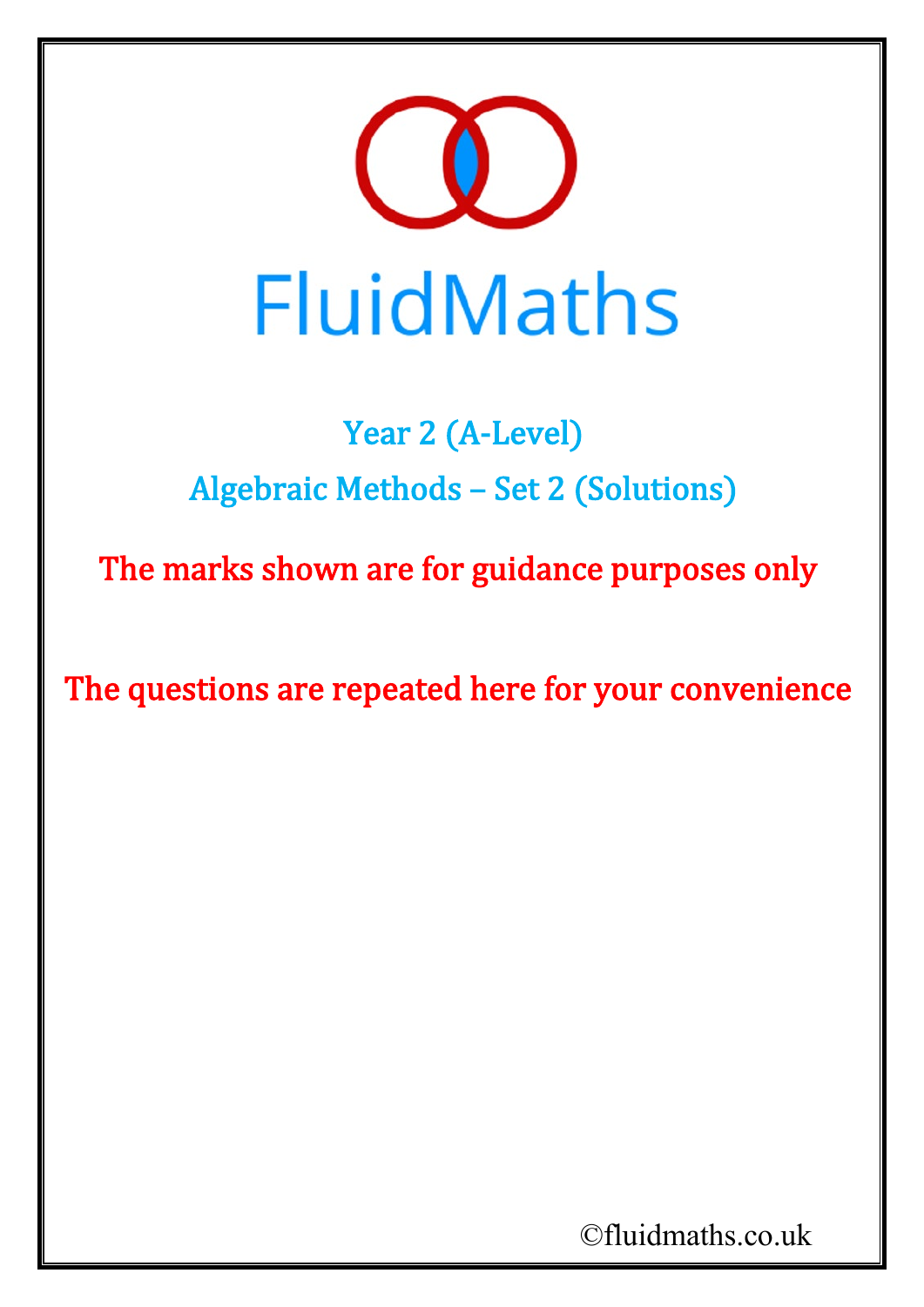$$
\frac{1}{\text{Express } \frac{x}{x} + 3x + 7}{\frac{x^2}{2x-1}} \text{ as partial fractions}
$$
\nSolution\n
$$
\frac{2}{x+3x+7} = \frac{3x^2+7x+2}{x(2x-1)}
$$
\n
$$
= \frac{3x^2+7x+2}{2x^2+x}
$$
\n[1mark]\nYou may use long division\n
$$
1.5
$$
\n
$$
2x^2 - x\left|\frac{3x^2 + 7x + 2}{3x^2 - 1.5x}\right.
$$
\n
$$
8.5x + 2
$$
\n[1mark]\nTherefore,  $\frac{3x^2+7x+2}{2x^2+x} = \frac{3}{2} + \frac{\frac{17x}{2}+2}{2x^2-x}$  [1mark]\n
$$
\frac{3}{2} + \frac{\frac{17x}{2}+2}{2x^2-x} = \frac{3}{2} + \frac{17x+4}{2(2x^2-x)}
$$
\n[1mark]\nExpress  $\frac{17x+4}{2(2x^2-x)} = \frac{17x+4}{2x(2x-1)}$  as partial fractions\n
$$
\frac{17x+4}{2(x^2-x)} = \frac{17x+4}{2x(2x-1)}
$$
\n
$$
\frac{17x+4}{2x(2x-1)} = \frac{4}{2x} + \frac{8}{2x-1}
$$
\n[1mark]\n
$$
17x + 4 = A(2x - 1) + B(2x)
$$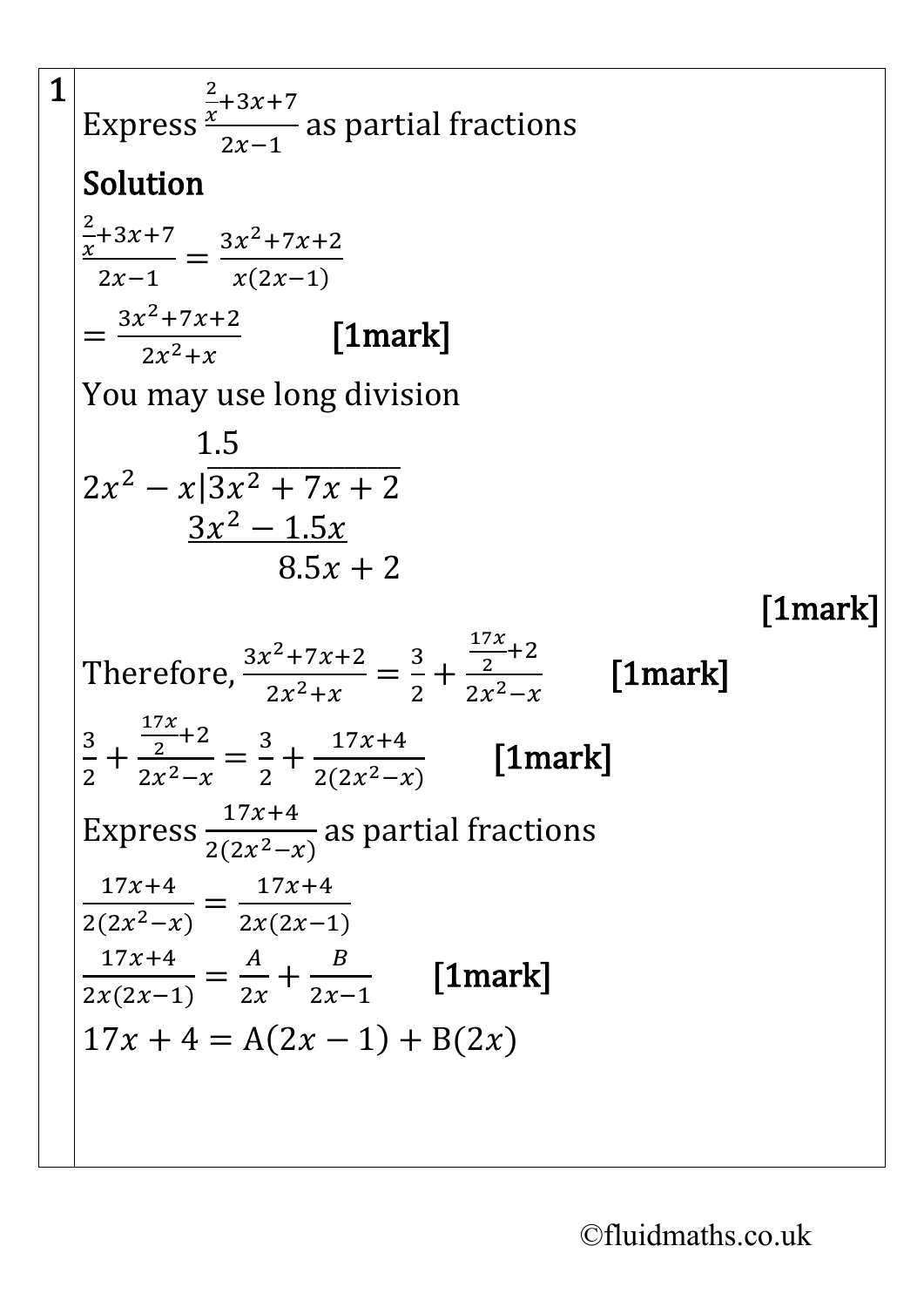Let  $x = 0$ Then we have  $4 = -A$ . Therefore,  $A = -4$  [1mark] Let  $x =$  $\frac{1}{1}$ 2 Then we have  $17 \times$  $\overline{\mathsf{I}}$ 2  $+ 4 = B$ Therefore,  $B =$ 25  $\frac{1}{2}$  [1mark] Hence, 2  $\frac{x+3x+7}{x}$  $2x-1$ =  $\frac{3}{2} - \frac{4}{2x}$  $+\frac{25}{2(2x-1)}$  $2(2x-1)$  {Simplify} 2  $\frac{x+3x+7}{x}$  $2x-1$ =  $rac{3}{2} - \frac{2}{x}$  $+\frac{25}{2(2x-1)}$  $\frac{1}{2(2x-1)}$  [1mark]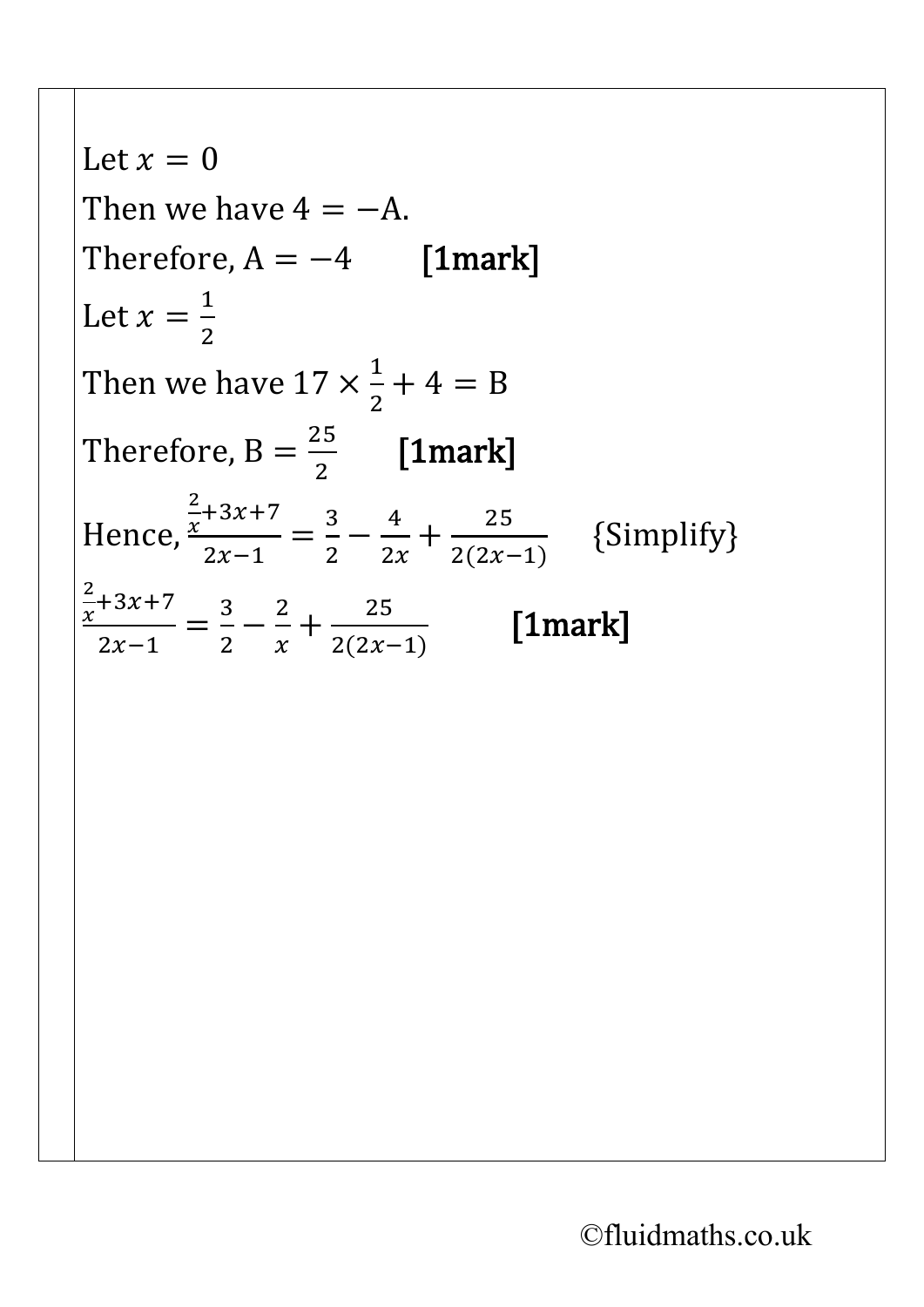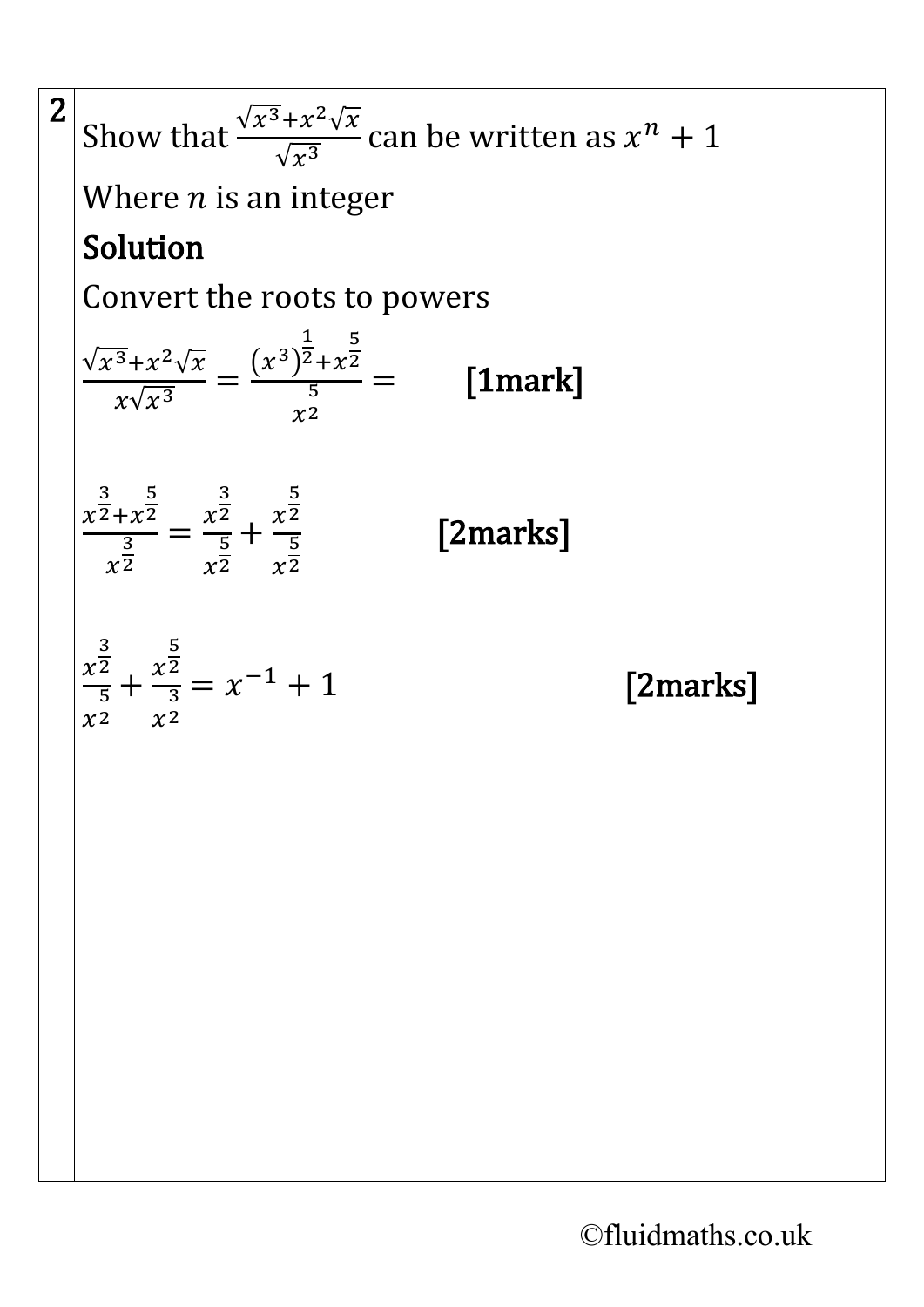| Solution           |                                                                                                                                                                                                                                                                                                                                                                                                      |
|--------------------|------------------------------------------------------------------------------------------------------------------------------------------------------------------------------------------------------------------------------------------------------------------------------------------------------------------------------------------------------------------------------------------------------|
|                    |                                                                                                                                                                                                                                                                                                                                                                                                      |
|                    |                                                                                                                                                                                                                                                                                                                                                                                                      |
|                    |                                                                                                                                                                                                                                                                                                                                                                                                      |
|                    | [2marks]                                                                                                                                                                                                                                                                                                                                                                                             |
|                    |                                                                                                                                                                                                                                                                                                                                                                                                      |
| $-1 + q = 0$       |                                                                                                                                                                                                                                                                                                                                                                                                      |
| Therefore, $q = 1$ |                                                                                                                                                                                                                                                                                                                                                                                                      |
|                    | [2marks]                                                                                                                                                                                                                                                                                                                                                                                             |
| $2r - 5 = 3$       |                                                                                                                                                                                                                                                                                                                                                                                                      |
| $2r=8$             |                                                                                                                                                                                                                                                                                                                                                                                                      |
| Therefore, $r=4$   |                                                                                                                                                                                                                                                                                                                                                                                                      |
|                    | [2marks]                                                                                                                                                                                                                                                                                                                                                                                             |
|                    |                                                                                                                                                                                                                                                                                                                                                                                                      |
|                    |                                                                                                                                                                                                                                                                                                                                                                                                      |
|                    |                                                                                                                                                                                                                                                                                                                                                                                                      |
|                    | [2marks]                                                                                                                                                                                                                                                                                                                                                                                             |
|                    |                                                                                                                                                                                                                                                                                                                                                                                                      |
|                    |                                                                                                                                                                                                                                                                                                                                                                                                      |
|                    |                                                                                                                                                                                                                                                                                                                                                                                                      |
|                    |                                                                                                                                                                                                                                                                                                                                                                                                      |
|                    |                                                                                                                                                                                                                                                                                                                                                                                                      |
|                    |                                                                                                                                                                                                                                                                                                                                                                                                      |
|                    | Give that $\frac{px+3}{(x+2)(x^2+4x+5)} = -\frac{1}{x+2} + \frac{qx+r}{x^2+4x+5}$<br>Find the values of the constants $p$ , q and r<br>$px + 3 = -1(x^2 + 4x + 5) + (qx + r)(x + 2)$<br>$=-x^2-4x-5+qx^2+2qx+rx+2r$<br>$= (-1 + q)x^{2} + (-4 + 2q + r)x + (2r - 5)$<br>Comparing coefficients<br>Substitute $q = 1$ and $r = 4$ into $-4 + 2q + r = p$<br>$p = -4 + 2(1) + 4$<br>Therefore, $p = 2$ |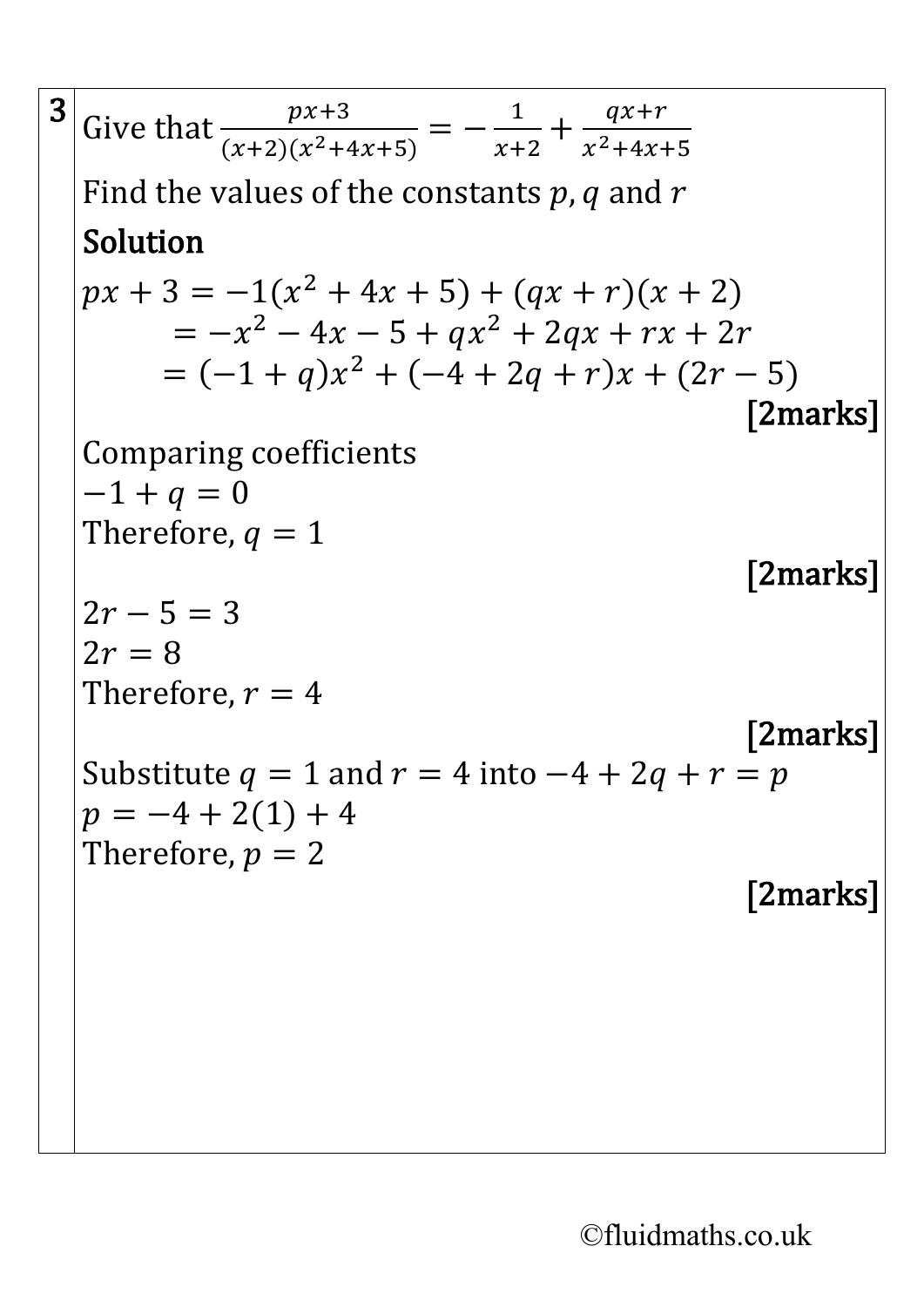4 Express 
$$
\frac{x^2+4}{(x-1)^3}
$$
 in partial fractions  
\nSolution  
\n
$$
\frac{x^2+4}{(x-1)^3} = \frac{A}{x-1} + \frac{B}{(x-1)^2} + \frac{C}{(x-1)^3}
$$
 [1mark]  
\n $x^2 + 4 = A(x-1)^2 + B(x-1) + C$  [1mark]  
\n $x^2 + 4 = A(x^2 - 2x + 1) + B(x - 1) + C$   
\n $x^2 + 4 = Ax^2 + (-2A + B)x + (A - B + C)$  [1mark]  
\nNow comparing coefficients  
\nA = 1 [1mark]  
\n-2A + B = 0  
\nB = 2A  
\nTherefore, B = 2 [1mark]  
\nA - B + C = 4  
\nC = 4 - A + B  
\nC = 4 - 1 + 2  
\nC = 5 [1mark]  
\nHence,  $\frac{x^2+4}{(x-1)^3} = \frac{1}{x-1} + \frac{2}{(x-1)^2} + \frac{5}{(x-1)^3}$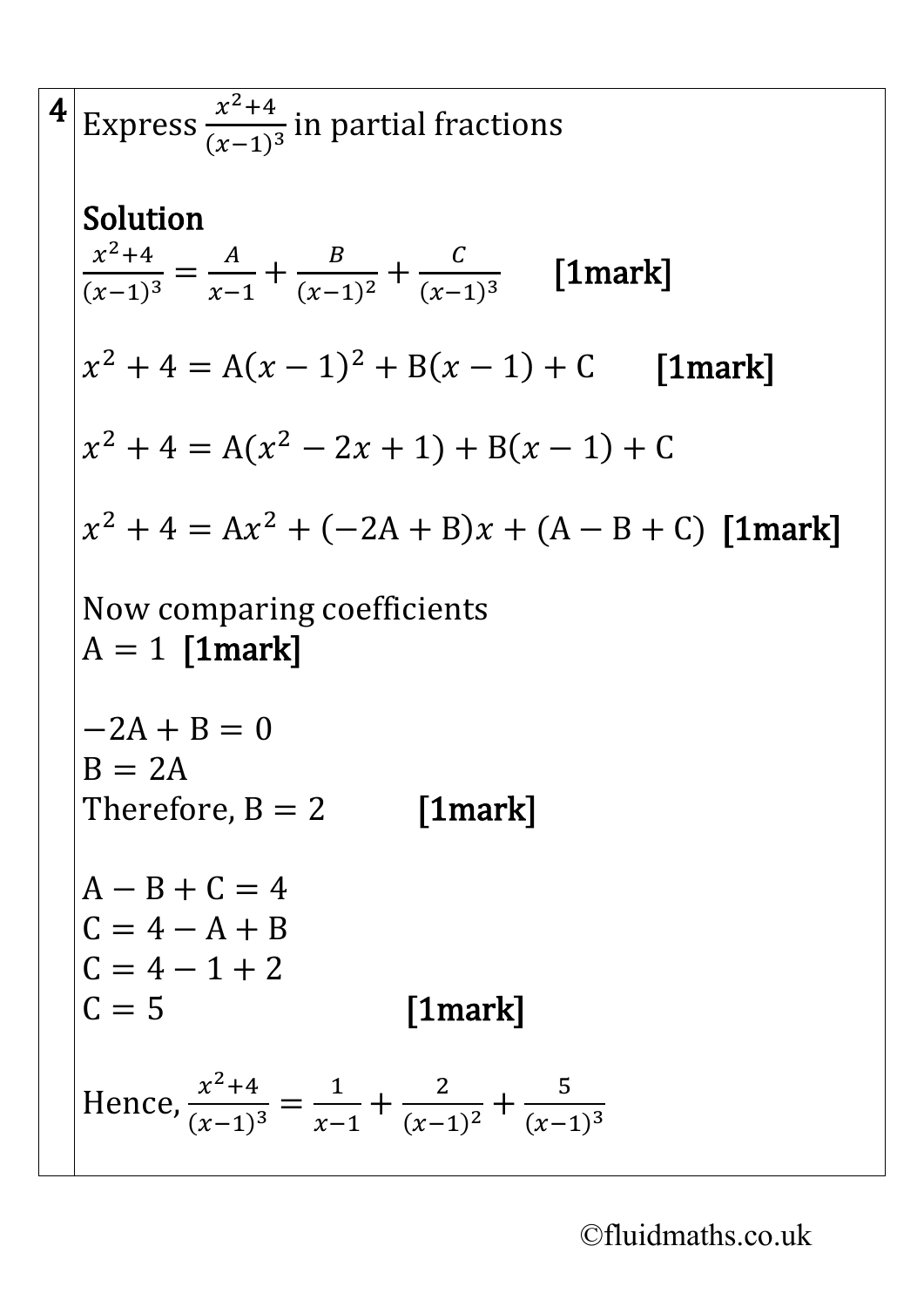5 Express 
$$
\frac{x^3 - x^2 - 4x + 1}{x^2 - 4}
$$
 in the form  $A(x) + \frac{B}{x - 2} + \frac{C}{x + 2}$   
\nState the values of the constants B and C  
\nSolution  
\nUse long division to find  $A(x)$   
\n $x - 1$   
\n $x^2 - 4\left(x^3 - x^2 - 4x + 1\right)$   
\n $-x^3 + 0 - 4x$   
\n $-x^2 + 1$   
\n $-x^2 + 4$   
\n $-3$   
\nTherefore, we have  $\frac{x^3 - x^2 - 4x + 1}{x^2 - 4} = (x - 1) - \frac{3}{x^2 - 4}$   
\nNow express  $\frac{-3}{x^2 - 4} = \frac{B}{x - 2} + \frac{C}{x + 2}$  [1mark]  
\n $-3 = B(x + 2) + C(x - 2)$  [1mark]  
\nLet  $x = -2$   
\nThen we have  $-3 = C(-2 - 2)$   
\nTherefore,  $C = \frac{3}{4}$  [1mark]  
\nLet  $x = 2$   
\nThen we have  $-3 = B(2 + 2)$   
\nTherefore,  $B = -\frac{3}{4}$  [1mark]  
\nHence,  $\frac{x^3 - x^2 - 4x + 1}{x^2 - 4} = x - 1 - \frac{3}{4(x - 2)} + \frac{3}{4(x + 2)}$